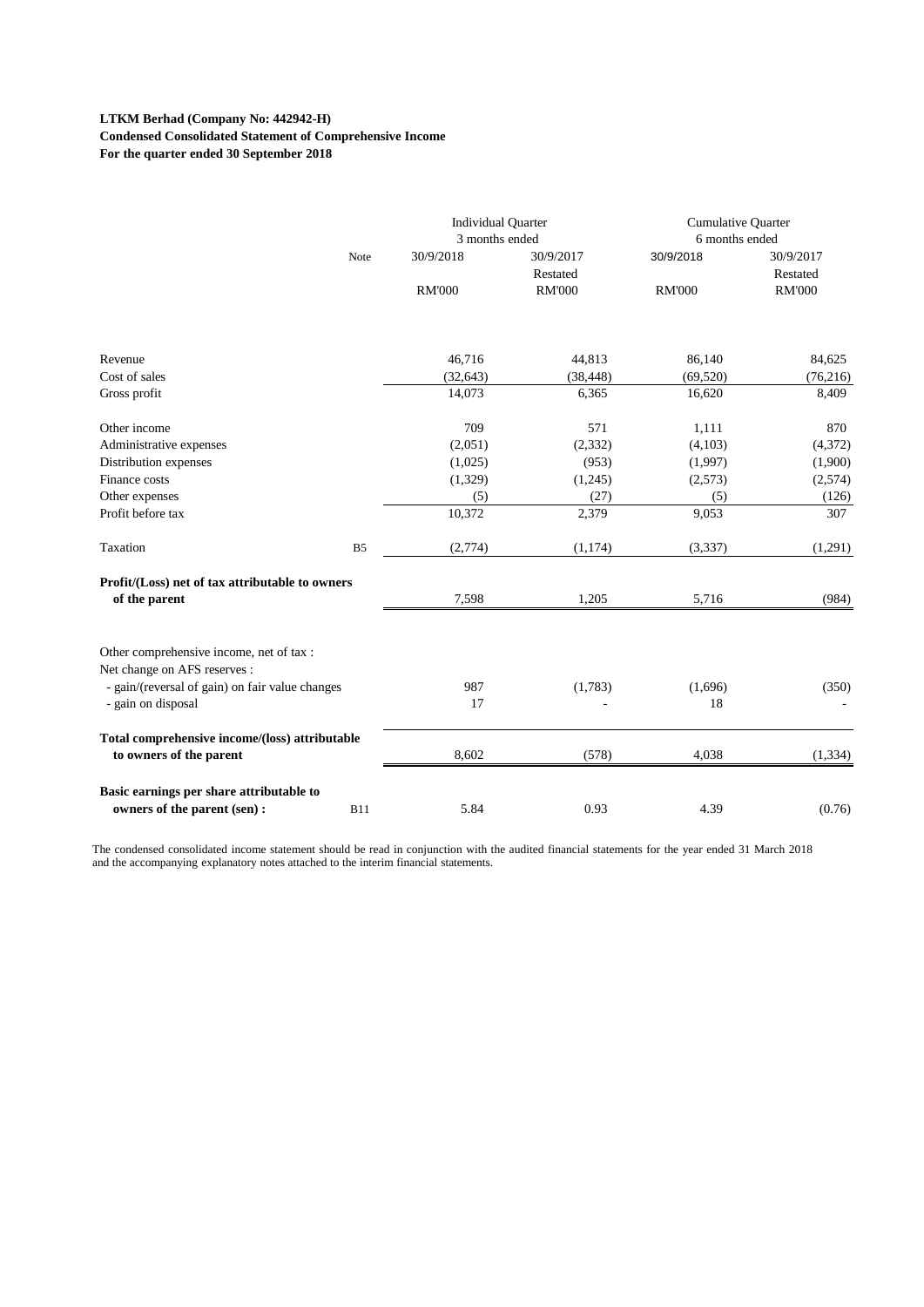# **LTKM Berhad (Company No: 442942-H) Condensed Consolidated Statement of Financial Position**

 **As at 30 Sept 2018**

|                                              |               | As at         | As at                       | As at                      |  |
|----------------------------------------------|---------------|---------------|-----------------------------|----------------------------|--|
|                                              | Note          | 30 Sept 2018  | 31 March 2018<br>(Restated) | 1 April 2017<br>(Restated) |  |
|                                              |               | <b>RM'000</b> | <b>RM'000</b>               | <b>RM'000</b>              |  |
| <b>ASSETS</b>                                |               |               |                             |                            |  |
| <b>Non-current assets</b>                    |               |               |                             |                            |  |
| Property, plant and equipment                |               | 93,649        | 97,440                      | 97,282                     |  |
| Investment properties                        |               | 103,295       | 103,295                     | 103,295                    |  |
| Land held for development                    |               | 39,195        | 34,803                      | 33,758                     |  |
| <b>Biological</b> assets                     |               | 293           | 303                         | 324                        |  |
| Deferred tax assets                          |               |               |                             | 124                        |  |
| Investment securities                        |               | 26,030        | 27,424                      | 35,705                     |  |
|                                              |               | 262,462       | 263,265                     | 270,488                    |  |
| <b>Current assets</b>                        |               |               |                             |                            |  |
| <b>Biological</b> assets                     |               | 20,772        | 15,659                      | 15,942                     |  |
| Inventories                                  |               | 18,640        | 20,015                      | 16,431                     |  |
| Trade receivables                            |               | 13,042        | 10,558                      | 8,813                      |  |
| Other receivables                            |               | 2,749         | 4,140                       | 5,683                      |  |
| Prepayments                                  |               | 149           | 232                         | 293                        |  |
| Tax recoverables                             |               | 247           | 332                         | 337                        |  |
| Cash and bank balances                       |               | 21,003        | 30,885                      | 26,490                     |  |
|                                              |               | 76,602        | 81,821                      | 73,989                     |  |
| <b>TOTAL ASSETS</b>                          |               | 339,064       | 345,086                     | 344,477                    |  |
| <b>EQUITY AND LIABILITIES</b>                |               |               |                             |                            |  |
| Attributable to equity holders of the parent |               |               |                             |                            |  |
| Share capital                                |               | 65,052        | 65,052                      | 65,052                     |  |
| Reserves                                     |               | 170,623       | 167,917                     | 174,637                    |  |
| <b>Total equity</b>                          |               | 235,675       | 232,969                     | 239,689                    |  |
| <b>Non-current liabilities</b>               |               |               |                             |                            |  |
| <b>Borrowings</b>                            | B7            | 59,162        | 62,564                      | 65,161                     |  |
| Deferred tax liabilities                     |               | 7,761         | 7,270                       | 6,799                      |  |
|                                              |               | 66,923        | 69,834                      | 71,960                     |  |
| <b>Current liabilities</b>                   |               |               |                             |                            |  |
| Trade payables                               |               | 7,798         | 7,755                       | 5,498                      |  |
| Other payables                               |               | 4,467         | 4,204                       | 5,954                      |  |
| Dividend payable                             |               | 1,301         | 1,301                       | 1,952                      |  |
| <b>Borrowings</b>                            | $\mathbf{B}7$ | 22,171        | 28,563                      | 19,290                     |  |
| Taxation                                     |               | 729           | 460                         | 134                        |  |
|                                              |               | 36,466        | 42,283                      | 32,828                     |  |
| <b>Total liabilities</b>                     |               | 103,389       | 112,117                     | 104,788                    |  |
| <b>TOTAL EQUITY AND LIABILITIES</b>          |               | 339,064       | 345,086                     | 344,477                    |  |

The condensed consolidated balance sheet should be read in conjunction with the audited financial statements for the year ended 31 March 2018 and the accompanying explanatory notes attached to the interim financial statements.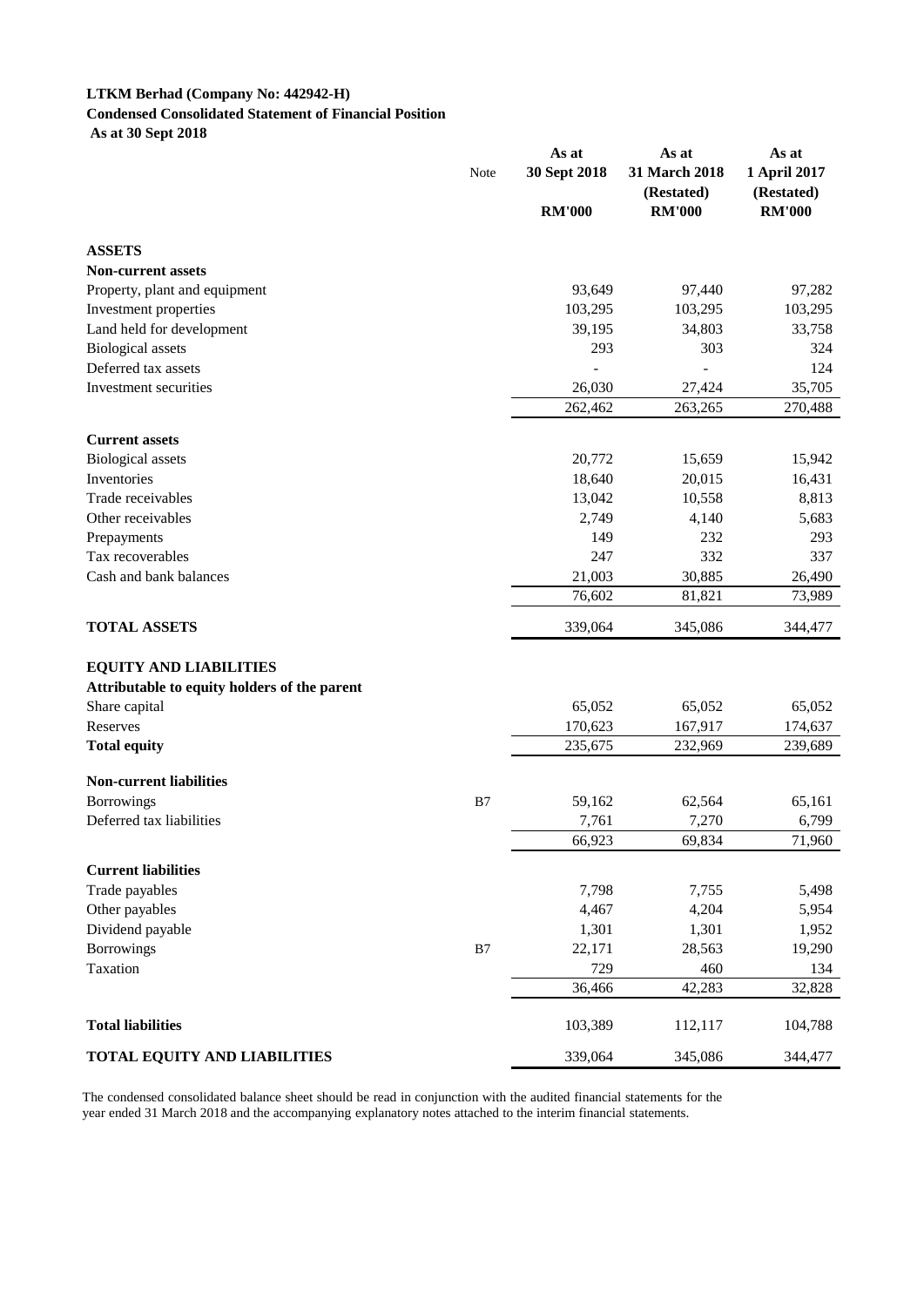#### **LTKM Berhad (Company No: 442942-H)**

**Condensed Consolidated Statement of Cash Flows** For the quarter ended 30 September 2018

|                                                            | 2018          | 2017                      |
|------------------------------------------------------------|---------------|---------------------------|
|                                                            | <b>RM'000</b> | Restated<br><b>RM'000</b> |
| <b>CASH FLOW FROM OPERATING ACTIVITIES</b>                 |               |                           |
| Profit before tax                                          | 9,053         | 307                       |
| Adjustment for non-cash flow                               |               |                           |
| Depreciation of property, plant & equipment                | 3,880         | 3,617                     |
| Amortisation of biological assets                          | 10            | 10                        |
| Gain on disposal of of property, plant and equipment       | (112)         |                           |
| Fair value (gain)/loss arising from livestocks             | (5,552)       | 730                       |
| Fair value (gain)/loss arising from produce inventories    | (146)         | 40                        |
| Share option granted under ESOS                            |               | 406                       |
| Unrealised (gain)/loss on foreign exchange                 | (53)          | 124                       |
| Dividend income from investment securities                 | (350)         | (429)                     |
| Interest expense                                           | 2,573         | 2,574                     |
| Interest income                                            | (206)         | (153)                     |
| Operating profit before working capital changes            | 9,097         | 7,226                     |
| Working capital changes in:                                |               |                           |
| Property development costs                                 | (4,392)       | (142)                     |
| <b>Biological</b> assets                                   | 439           | (1,277)                   |
| <b>Inventories</b>                                         | 1,521         | 3,182                     |
| Receivables                                                | (1,000)       | (116)                     |
| Payables                                                   | 315           | 286                       |
| Cash generated from operating activities                   | 5,980         | 9,159                     |
| Net taxes paid                                             | (2,524)       | (2, 499)                  |
| Interest paid                                              | (2,573)       | (2,574)                   |
| Net cash generated from operating activities               | 883           | 4,086                     |
| <b>CASH FLOW FROM INVESTING ACTIVITIES</b>                 |               |                           |
| Purchase of:                                               |               |                           |
| Property, plant & equipment                                | (89)          | (5,868)                   |
| Investment securities                                      | (927)         | (476)                     |
| Proceeds from disposal of:                                 |               |                           |
| Property, plant and equipment                              | 112           |                           |
| Investment securities                                      | 677           | 2,873                     |
| Interest received                                          | 206           | 153                       |
| Dividend received from investment securities               | 350           | 429                       |
| Net cash generated from/(used in) investing activities     | 329           | (2,889)                   |
| <b>CASH FLOW FROM FINANCING ACTIVITIES</b>                 |               |                           |
| Dividends paid                                             | (1,301)       | (1,952)                   |
| Net repayment of term loans                                | (3,546)       | (3,210)                   |
| Net (repayment)/drawdown of other bank borrowings          | (6,247)       | 5,183                     |
| Net cash (used in)/generated from financing activities     | (11,094)      | 21                        |
| Net change in cash and cash equivalents                    | (9,882)       | 1,218                     |
| Cash and cash equivalents at 1 April                       | 30,885        | 26,490                    |
| Cash and cash equivalents at end of the period             | 21,003        | 27,708                    |
| Cash and cash equivalents comprise the following amounts:- |               |                           |
| Deposits with licensed banks                               | 8,106         | 9,857                     |
| Cash on hand and at bank                                   | 12,897        | 17,851                    |
| Cash and bank balances                                     | 21,003        | 27,708                    |
|                                                            | 21,003        | 27,708                    |

6 months ended 30 September

The condensed consolidated cash flow statement should be read in conjunction with the audited financial statements for the<br>year ended 31 March 2018 and the accompanying explanatory notes attached to the interim financial s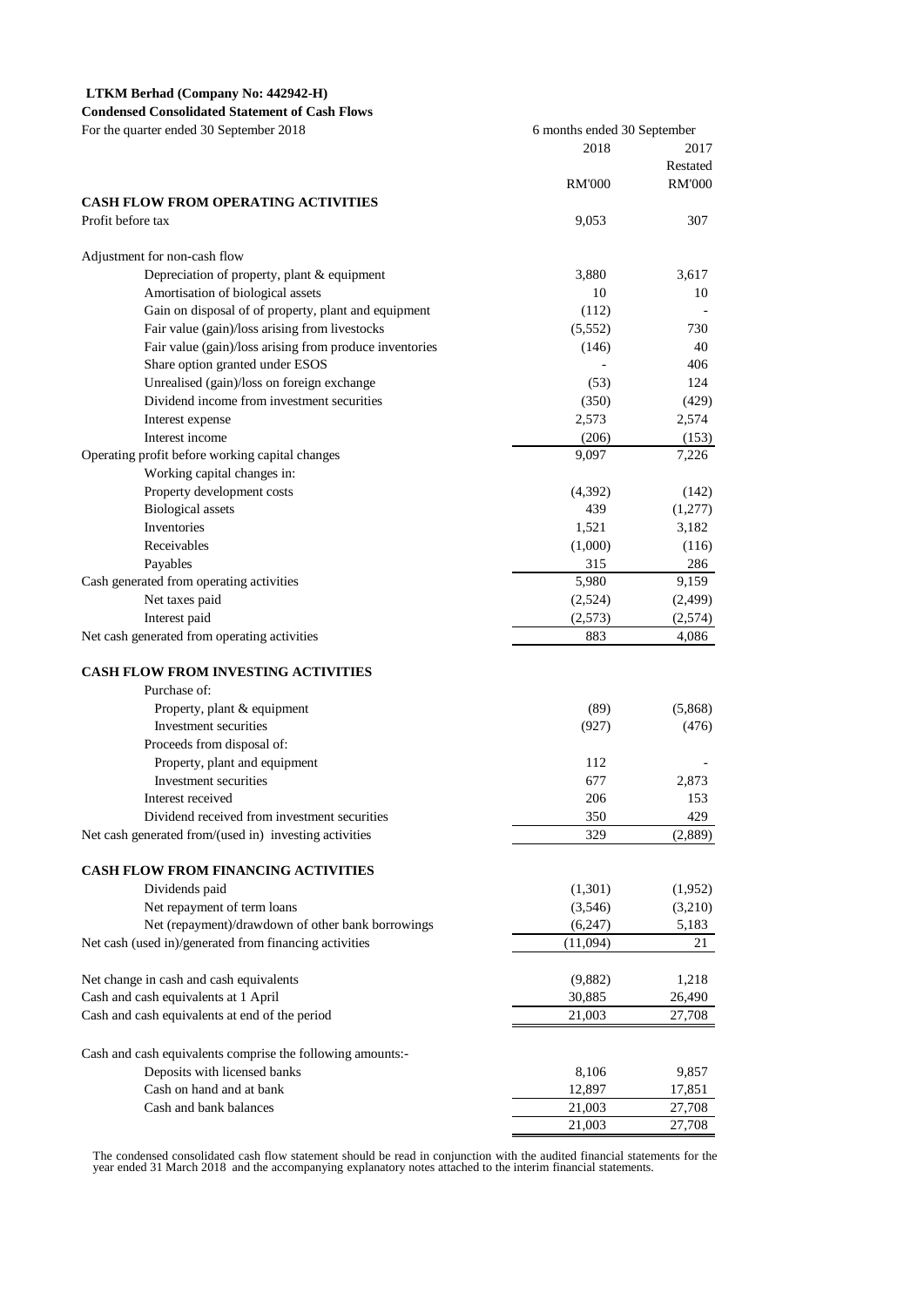#### **LTKM Berhad (Company No: 442942-H) Condensed Consolidated Statements of Changes in Equity For the quarter ended 30 September 2018**

|                                          | ------------------------------Attributable to equity holders of the parent------------------------- |                                                  |                                                    |                                                                                        |                                         |                                      |                                  |  |
|------------------------------------------|-----------------------------------------------------------------------------------------------------|--------------------------------------------------|----------------------------------------------------|----------------------------------------------------------------------------------------|-----------------------------------------|--------------------------------------|----------------------------------|--|
|                                          |                                                                                                     |                                                  |                                                    |                                                                                        |                                         | (Distributable)                      |                                  |  |
| 6 months ended 30 September 2018         | Share<br>capital<br><b>RM'000</b>                                                                   | Asset<br>revaluation<br>reserve<br><b>RM'000</b> | Available<br>-for-sale<br>reserve<br><b>RM'000</b> | Fair Value<br>Through Other<br>Comprehensive<br><b>Income Reserve</b><br><b>RM'000</b> | <b>ESOS</b><br>reserve<br><b>RM'000</b> | Retained<br>profits<br><b>RM'000</b> | Total<br>equity<br><b>RM'000</b> |  |
| At 1 April 2018 (As previously stated)   | 65,052                                                                                              | 37,295                                           | 1,080                                              |                                                                                        | 399                                     | 127,806                              | 231,632                          |  |
| Effects of the adoption of MFRS          |                                                                                                     | (37, 295)                                        | (1,080)                                            | 1,467                                                                                  |                                         | 38,214                               | 1,306                            |  |
| Balance as at 1 April 2018 (As restated) | 65,052                                                                                              | $\omega$                                         | $\mathbf{r}$                                       | 1,467                                                                                  | 399                                     | 166,020                              | 232,938                          |  |
| <b>Total comprehensive income</b>        |                                                                                                     |                                                  |                                                    | (1,678)                                                                                |                                         | 5,716                                | 4,038                            |  |
| <b>Transactions with owners</b>          |                                                                                                     |                                                  |                                                    |                                                                                        |                                         |                                      |                                  |  |
| Dividends                                |                                                                                                     |                                                  |                                                    |                                                                                        |                                         | (1,301)                              | (1,301)                          |  |
| At 30 September 2018                     | 65,052                                                                                              | $\blacksquare$                                   | $\omega$                                           | (211)                                                                                  | 399                                     | 170,435                              | 235,675                          |  |
| 6 months ended 30 September 2017         |                                                                                                     |                                                  |                                                    |                                                                                        |                                         |                                      |                                  |  |
| At 1 April 2017 (As previously stated)   | 65,052                                                                                              |                                                  | 37,310                                             | 7,416                                                                                  |                                         | 127,864                              | 237,642                          |  |
| Effects of the adoption of MFRS          |                                                                                                     | (37, 310)                                        | (7, 416)                                           | 7,416                                                                                  |                                         | 38,584                               | 1,274                            |  |
| Balance as at 1 April 2017 (As restated) | 65,052                                                                                              | (37, 310)                                        | 29,894                                             | 14,832                                                                                 | $\equiv$                                | 166,448                              | 238,916                          |  |
| <b>Total comprehensive income</b>        |                                                                                                     |                                                  |                                                    | (350)                                                                                  |                                         | (984)                                | (1, 334)                         |  |
| <b>Transactions with owners</b>          |                                                                                                     |                                                  |                                                    |                                                                                        |                                         |                                      |                                  |  |
| Dividends                                |                                                                                                     |                                                  |                                                    |                                                                                        |                                         | (1,952)                              | (1,952)                          |  |
| At 30 September 2017                     | 130,104                                                                                             | (74, 620)                                        | 59,788                                             | 29,314                                                                                 | $\overline{\phantom{a}}$                | 329,960                              | 235,630                          |  |

The condensed consolidated statement of changes in equity should be read in conjunction with the audited financial statements for the year ended 31 March 2018 and the<br>accompanying explanatory notes attached to the interim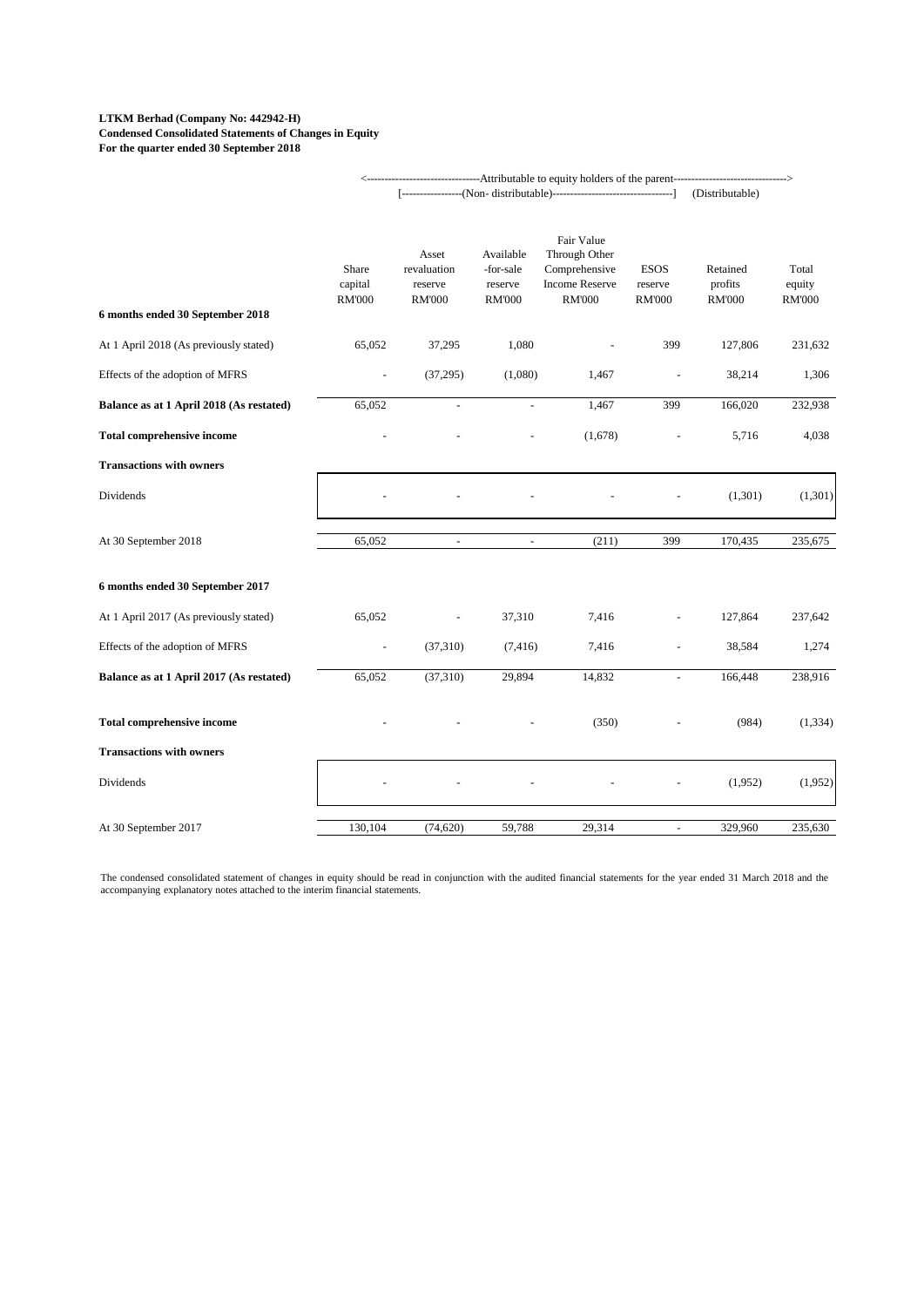## **PART A – Explanatory Notes Pursuant to FRS 134 – Paragraph 16**

#### **A1. Basis of Preparation**

The interim financial statements are unaudited and have been prepared in accordance with the requirements of MFRS 134: Interim Financial Reporting and paragraph 9.22 of the Listing Requirements of Bursa Malaysia Securities Berhad.

The interim financial statements should be read in conjunction with the audited financial statements for the year ended 31 March 2018. These explanatory notes attached to the interim financial statements provide an explanation of events and transactions that are significant to an understanding of the changes in the financial position and performance of the Group since the year ended 31 March 2018.

In the current financial year ending 31 March 2019, the Group has adopted the Malaysian Financial Reporting Standards (MFRS) Framework for the first time. The date of transition to the MFRS Framework was on 1 April 2017.

The Group has consistently applied the same accounting policies in its opening MFRS statement of financial position as at 1 April 2017 and throughout all comparable interim periods presented, as if these policies had always been in effect. Comparative information in these interim financial statements have been restated to give effect to these changes and the financial impact on transition from FRS in Malaysia to MFRS as disclosed as follows:-

#### a) Property, plant and equipment

Upon first time adoption of the MFRS Framework, the Group has elected to use the previous revaluation of the freehold and leasehold land and certain buildings classified under property, plant and equipment as deemed cost. Accordingly, the carrying amounts of these property, plant and equipment as at the date of transition have not been restated. The revaluation reserve as at the date of transition was transferred to retained earnings.

#### b) Biological assets and produce inventories

With the adoption of MFRS 141: Agriculture, biological assets and produce inventories within the scope of MFRS 141 are measured at fair value less costs to sell with fair value changes recognized in profit or loss.

#### c) Investment securities

Upon adoption of MFRS Framework, under MFRS 9: Financial Instruments, the Group has elected to account for the subsequent changes of fair value and any gain or loss on disposal of an investment in marketable securities in other comprehensive income. The changes are carried in the Fair Value through Other Comprehensive Income ("FVTOCI") reserve in equity.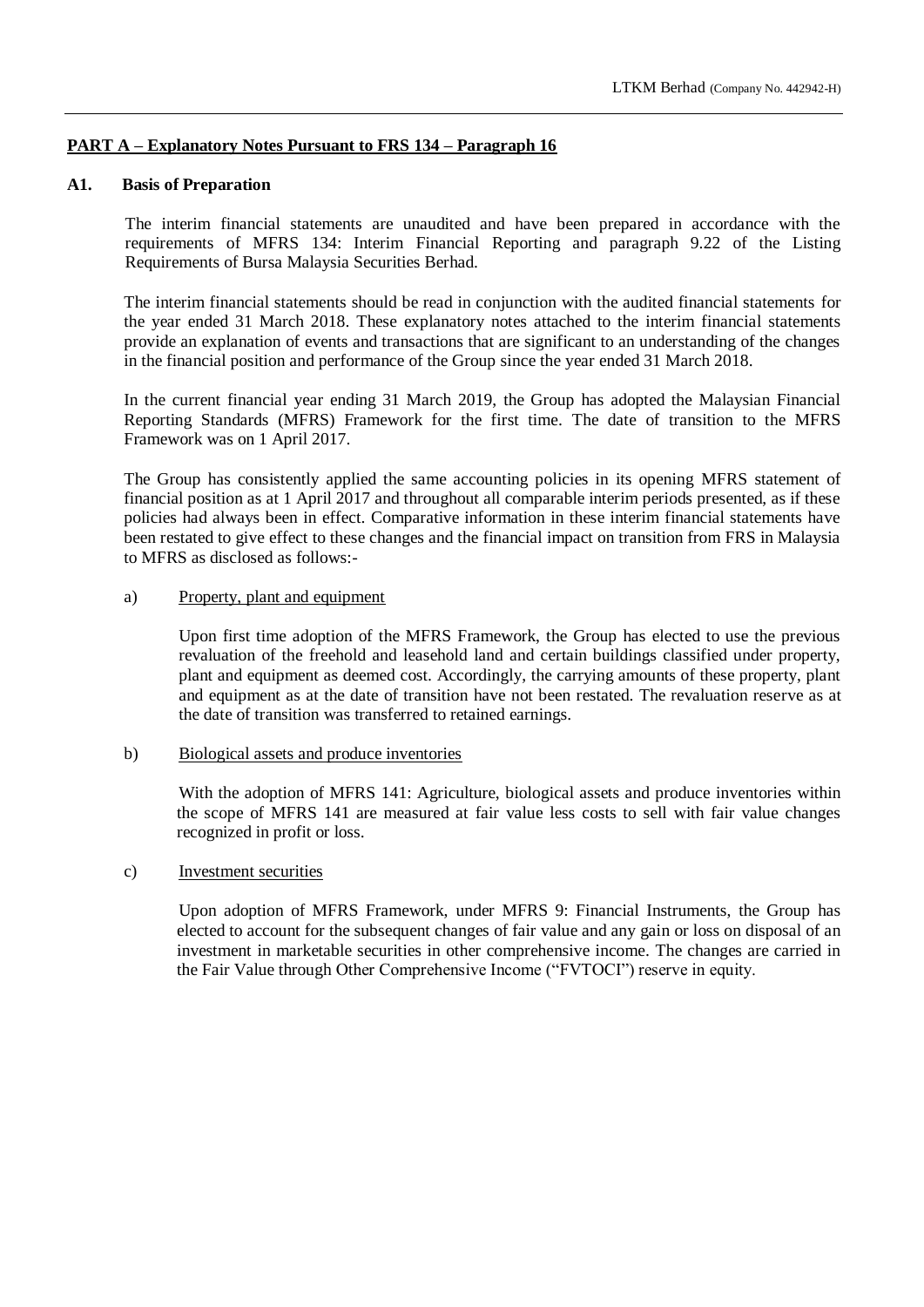The effects of the adoption of transition from FRSs to MFRSs are as follows:

# **Condensed Consolidated Statement of Financial Position**

|                                                                     | <b>Previously</b><br>stated under<br><b>FRS</b> | <b>Effects</b> on<br>adoption of<br><b>MFRS</b> | <b>Restated</b><br>under<br><b>MFRS</b> |
|---------------------------------------------------------------------|-------------------------------------------------|-------------------------------------------------|-----------------------------------------|
|                                                                     | <b>RM'000</b>                                   | <b>RM'000</b>                                   | <b>RM'000</b>                           |
| As at 31 March 2018                                                 |                                                 |                                                 |                                         |
| <b>Non-current assets</b>                                           |                                                 |                                                 |                                         |
| Property, plant and equipment                                       | 97,597                                          | (157)                                           | 97,440                                  |
| Investment properties                                               | 103,295                                         |                                                 | 103,295                                 |
| <b>Current assets</b>                                               |                                                 |                                                 |                                         |
| Biological assets - livestocks                                      | 13,873                                          | 1,786                                           | 15,659                                  |
| Inventories - produce inventories                                   | 720                                             | 90                                              | 810                                     |
| <b>Non-current liabilities</b>                                      |                                                 |                                                 |                                         |
| Deferred tax liabilities                                            | 6,888                                           | 413                                             | 7,301                                   |
| <b>Equity</b>                                                       |                                                 |                                                 |                                         |
| Asset revaluation reserve                                           | 37,295                                          | (37,295)                                        |                                         |
| Available-for-sale reserve                                          | 1,080                                           | (1,080)                                         |                                         |
| <b>FVTOCI</b> reserve                                               |                                                 | 1,467                                           | 1,467                                   |
| Retained profits                                                    | 127,806                                         | 38,214                                          | 166,020                                 |
|                                                                     |                                                 |                                                 |                                         |
| As at 1 April 2017<br><b>Non-current assets</b>                     |                                                 |                                                 |                                         |
| Property, plant and equipment                                       | 97,333                                          | (51)                                            | 97,282                                  |
| Investment properties                                               | 103,295                                         |                                                 | 103,295                                 |
| <b>Current assets</b>                                               |                                                 |                                                 |                                         |
|                                                                     | 14,321                                          | 1,621                                           |                                         |
| Biological assets - livestocks<br>Inventories - produce inventories | 880                                             | 106                                             | 15,942<br>986                           |
|                                                                     |                                                 |                                                 |                                         |
| <b>Non-current liabilities</b>                                      |                                                 |                                                 |                                         |
| Deferred tax liabilities                                            | 7,170                                           | 402                                             | 7,572                                   |
| <b>Equity</b>                                                       |                                                 |                                                 |                                         |
| Asset revaluation reserve                                           | 37,310                                          | (37,310)                                        |                                         |
| Available-for-sale reserve                                          | 7,416                                           | (7, 416)                                        |                                         |
| <b>FVTOCI</b> reserve                                               |                                                 | 7,416                                           | 7,416                                   |
| Retained profits                                                    | 127,864                                         | 38,584                                          | 166,448                                 |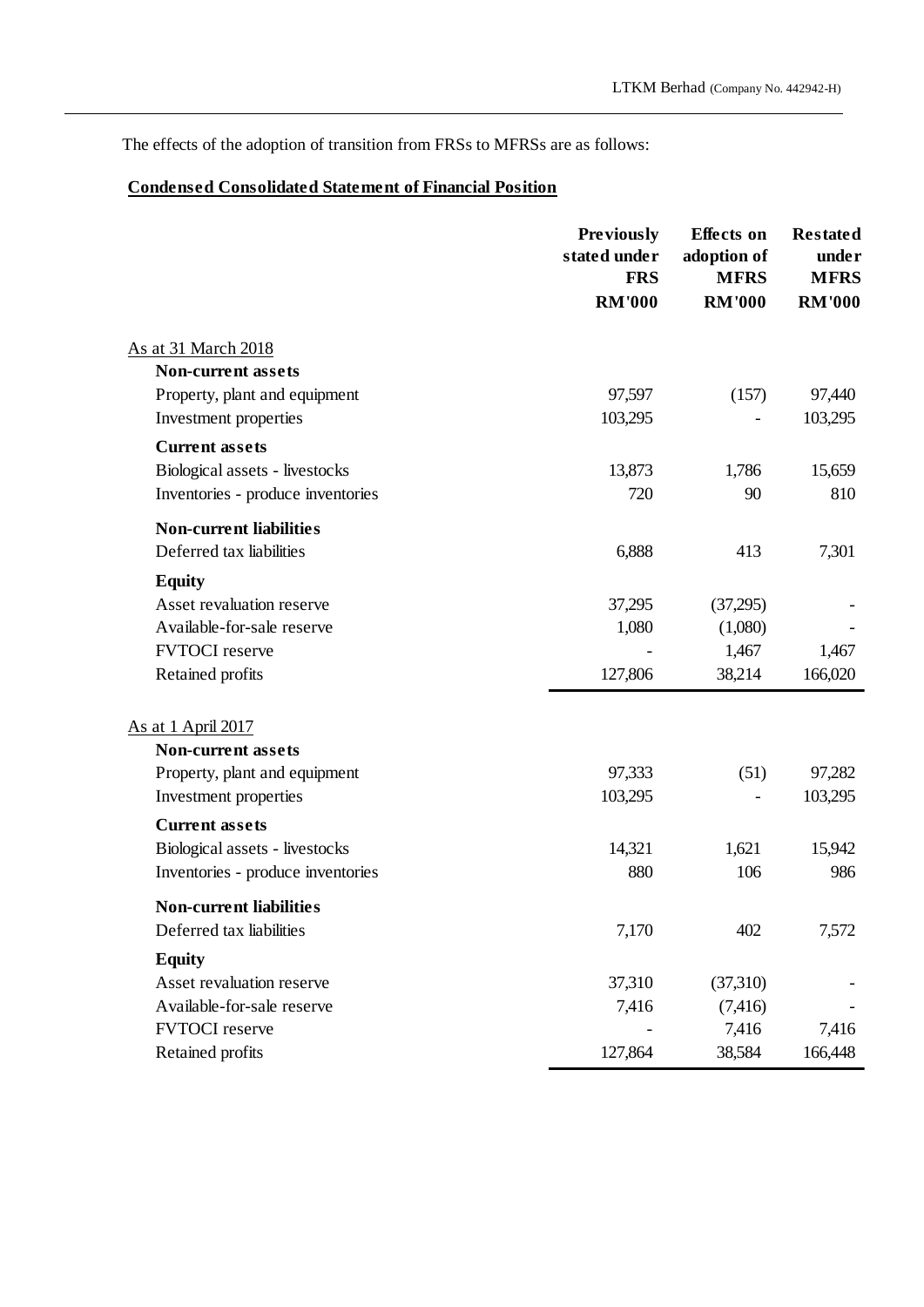The effects of the adoption of transition from FRSs to MFRSs are as follows (contd):

# **Condensed Consolidated Statement of Comprehensive Income**

|                                                                                | <b>Previously</b><br>stated under<br><b>FRS</b><br><b>RM'000</b> | <b>Effects</b> on<br>adoption of<br><b>MFRS</b><br><b>RM'000</b> | <b>Restated</b><br>under<br><b>MFRS</b><br><b>RM'000</b> |
|--------------------------------------------------------------------------------|------------------------------------------------------------------|------------------------------------------------------------------|----------------------------------------------------------|
|                                                                                |                                                                  |                                                                  |                                                          |
| Preceding year corresponding quarter ended 30 September 2017                   |                                                                  |                                                                  |                                                          |
| Cost of sales                                                                  | (38, 626)                                                        | 178                                                              | (38, 448)                                                |
| Gross profit                                                                   | 6,187                                                            | 178                                                              | 6,365                                                    |
| Other income                                                                   | 1,513                                                            | (942)                                                            | 571                                                      |
| Other expenses                                                                 | (135)                                                            | 108                                                              | (27)                                                     |
| <b>Taxation</b>                                                                | (1,131)                                                          | (43)                                                             | (1,174)                                                  |
| Profit net of tax                                                              | 1,904                                                            | (699)                                                            | 1,205                                                    |
| Loss net of tax attributable to:                                               |                                                                  |                                                                  |                                                          |
| Owners of the Parent                                                           | 1,904                                                            | (699)                                                            | 1,205                                                    |
| Other comprehensive income, net of tax :-<br>Net change of AFS/FVTOCI reserve: |                                                                  |                                                                  |                                                          |
| - reversal of gain on fair value changes                                       | (1,745)                                                          | (38)                                                             | (1,783)                                                  |
| - impairment loss transferred to profit or loss                                |                                                                  |                                                                  |                                                          |
| - profit transferred to profit or loss upon disposal                           | (875)                                                            | 875                                                              |                                                          |
| Total comprehensive loss attributable to:                                      |                                                                  |                                                                  |                                                          |
| Owners of the Parent                                                           | (716)                                                            | 138                                                              | (578)                                                    |
| Preceding year corresponding period ended 30 September 2017                    |                                                                  |                                                                  |                                                          |
| Cost of sales                                                                  | (75,392)                                                         | (824)                                                            | (76,216)                                                 |
| Gross profit                                                                   | 9,233                                                            | (824)                                                            | 8,409                                                    |
| Other income                                                                   | 2,249                                                            | (1,379)                                                          | 870                                                      |
| Other expenses                                                                 | (302)                                                            | 176                                                              | (126)                                                    |
| Taxation                                                                       | (1,489)                                                          | 198                                                              | (1,291)                                                  |
| Profit net of tax                                                              | 845                                                              | (1,829)                                                          | (984)                                                    |
| Loss net of tax attributable to:                                               |                                                                  |                                                                  |                                                          |
| Owners of the Parent                                                           | 845                                                              | (1,829)                                                          | (984)                                                    |
| Other comprehensive income, net of tax :-                                      |                                                                  |                                                                  |                                                          |
| Net change of AFS/FVTOCI reserve:                                              |                                                                  |                                                                  |                                                          |
| - reversal of gain on fair value changes                                       | (752)                                                            | 402                                                              | (350)                                                    |
| - impairment loss transferred to profit or loss                                | 68                                                               | (68)                                                             |                                                          |
| - profit transferred to profit or loss upon disposal                           | (872)                                                            | 872                                                              |                                                          |
| Total comprehensive loss attributable to:                                      |                                                                  |                                                                  |                                                          |
| Owners of the Parent                                                           | (711)                                                            | (623)                                                            | (1,334)                                                  |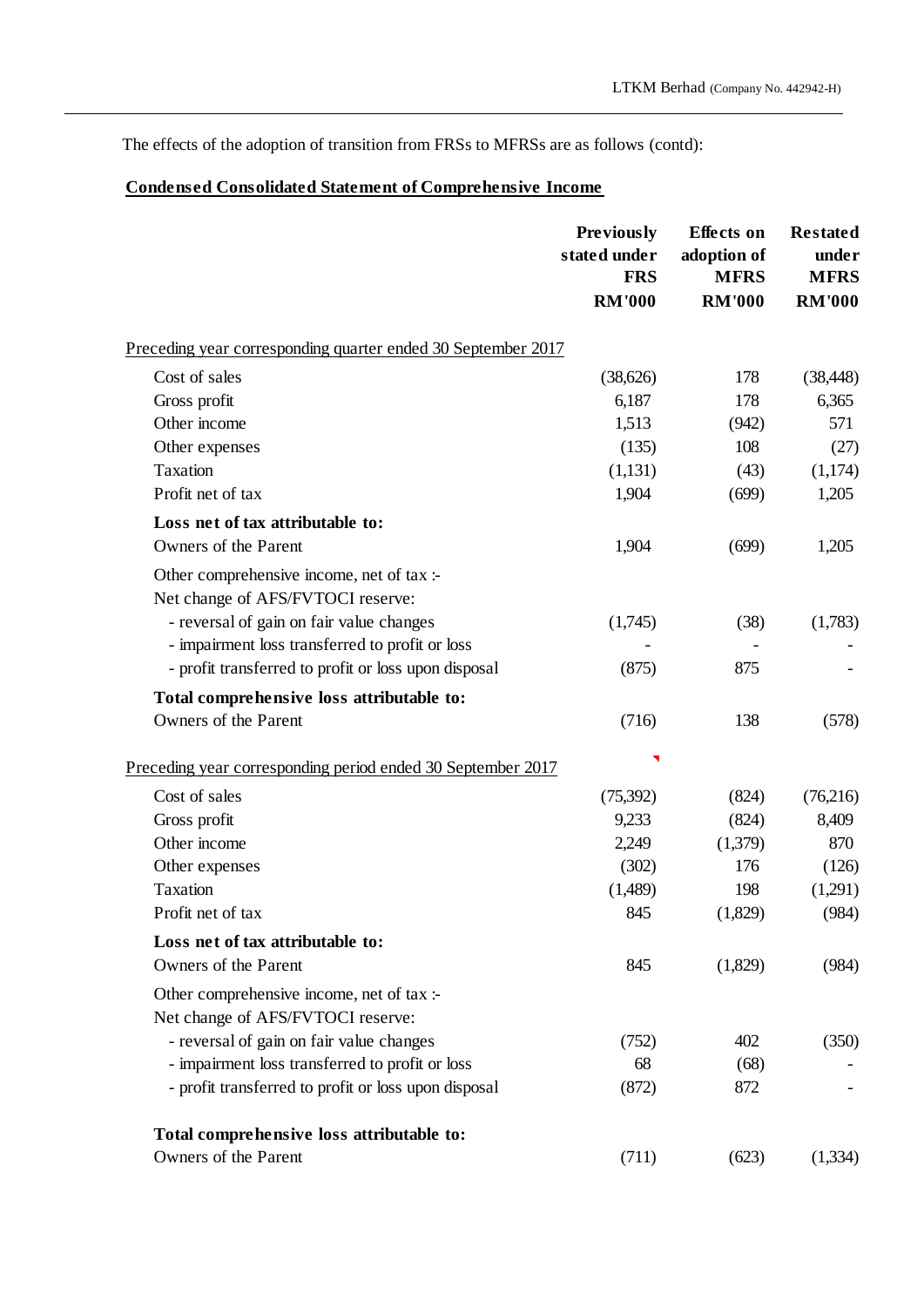The Group has not early adopted the following new and Amendments to MFRSs, which have been issued and will be effective for the financial periods as stated below: -

| Description                                                            | Effective date for financial<br>periods beginning on or after |
|------------------------------------------------------------------------|---------------------------------------------------------------|
| MFRS 16: Leases                                                        | 1 January 2019                                                |
| Amendments to MFRS 3: Business Combination (Annual Improvements to     |                                                               |
| <b>MFRSs 2015-2017 Cycle</b>                                           | 1 January 2019                                                |
| Amendments to MFRS 11: Joint Arrangements (Annual Improvement to MFRSs |                                                               |
| 2015-2017 Cycle                                                        | 1 January 2019                                                |
| Amendments to MFRS 112: Income Taxes (Annual Improvement to MFRSs      |                                                               |
| 2015-2017 Cycle                                                        | 1 January 2019                                                |
| Amendments to MFRS 123: Borrowings Costs (Annual Improvement to MFRSs) |                                                               |
| 2015-2017 Cycle                                                        | 1 January 2019                                                |
| Amendments to FRS 10 and FRS 128: Sale or Contribution of Assets       |                                                               |
| between an Investor and Its Associate or Joint Venture                 | <b>Deferred</b>                                               |

The new and amendments to MFRSs will be adopted by the Group when they become effective and that the initial applications of these Standards are not expected to have material impact on the financial statements of the Group.

## **A2. Audit Report on Preceding Annual Financial Statements**

The auditors' report on the financial statements for the year ended 31 March 2018 was not qualified.

## **A3. Segmental Information**

|                              | 3 months ended |                 | 6 months ended |               |                 |               |
|------------------------------|----------------|-----------------|----------------|---------------|-----------------|---------------|
|                              | 30-Sep-18      | 30-Sep-17       | <b>Change</b>  | $30-Sep-18$   | 30-Sep-17       | <b>Change</b> |
|                              |                | <b>Restated</b> |                |               | <b>Restated</b> |               |
|                              | <b>RM'000</b>  | <b>RM'000</b>   | $\frac{0}{0}$  | <b>RM'000</b> | <b>RM'000</b>   | $\frac{6}{6}$ |
| Segment revenue              |                |                 |                |               |                 |               |
| Poultry & related products   | 46,157         | 43,920          | 5.1%           | 85,009        | 82,943          | 2%            |
| Extraction & sale of sand    | 469            | 803             | $-42%$         | 951           | 1,502           | $-37%$        |
| Investment holdings          | 90             | 90              | 0%             | 180           | 180             | 0%            |
| Total                        | 46,716         | 44,813          | 4%             | 86,140        | 84,625          | 2%            |
| <b>Segment results</b>       |                |                 |                |               |                 |               |
| Poultry & related products   | 11,379         | 3,088           | 268%           | 11,188        | 1,950           | 474%          |
| Investment holdings          | (789)          | (838)           | 6%             | (1,629)       | (1,768)         | 8%            |
| Extraction & sale of sand    | (29)           | 328             | $-109%$        | (112)         | 536             | $-121%$       |
| Property development         | (188)          | (199)           | 6%             | (393)         | (411)           | 4%            |
| Profit before tax            | 10,372         | 2,379           | 336%           | 9,053         | 307             | 2849%         |
| Less: Tax expense            | (2,774)        | (1,174)         | 136%           | (3,337)       | (1,291)         | $-158%$       |
| $Profit / (Loss)$ net of tax | 7,598          | 1,205           | 531%           | 5,716         | (984)           | 681%          |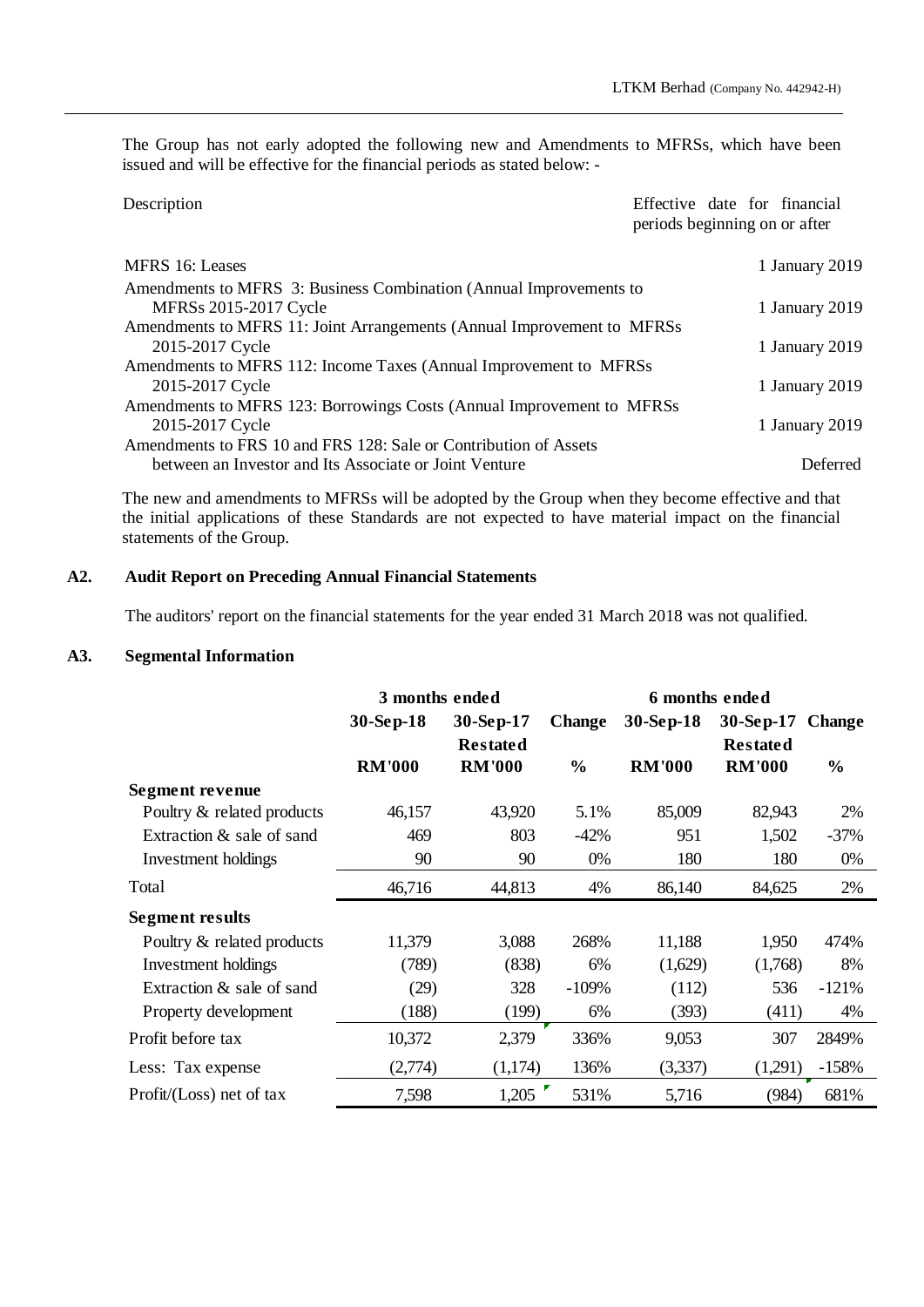## **A4. Unusual Items due to their Nature, Size or Incidence**

There were no unusual items affecting assets, liabilities, equity, net income or cash flows during the financial quarter ended 31 March 2018.

### **A5. Changes in Estimate**

There were no changes in the estimates that have had a material effect in the current quarter results.

## **A6. Comments about Seasonal or Cyclical Factors**

The Group's performance is not significantly affected by major festive seasons.

## **A7. Dividends Paid**

There were no dividends paid during the quarter under review.

### **A8. Carrying Amount of Revalued Assets**

There was no changes in the valuation of property, plant and equipment brought forward from the previous annual financial statements.

## **A9. Debt and Equity Securities**

There were no issuances, repurchases, and repayments of debt and equity securities during the quarter under review.

## **A10. Changes in Composition of the Group**

There were no changes in the composition of the Group during the quarter under review.

#### **A11. Changes in Contingent Liabilities and Contingent Assets**

There were no changes in other contingent liabilities or contingent assets since the last annual balance sheet as at 31 March 2018.

## **A12. Subsequent Events**

There were no material events subsequent to the end of the interim period that have not been reflected in the financial statements or to be disclosed as at the date of this report.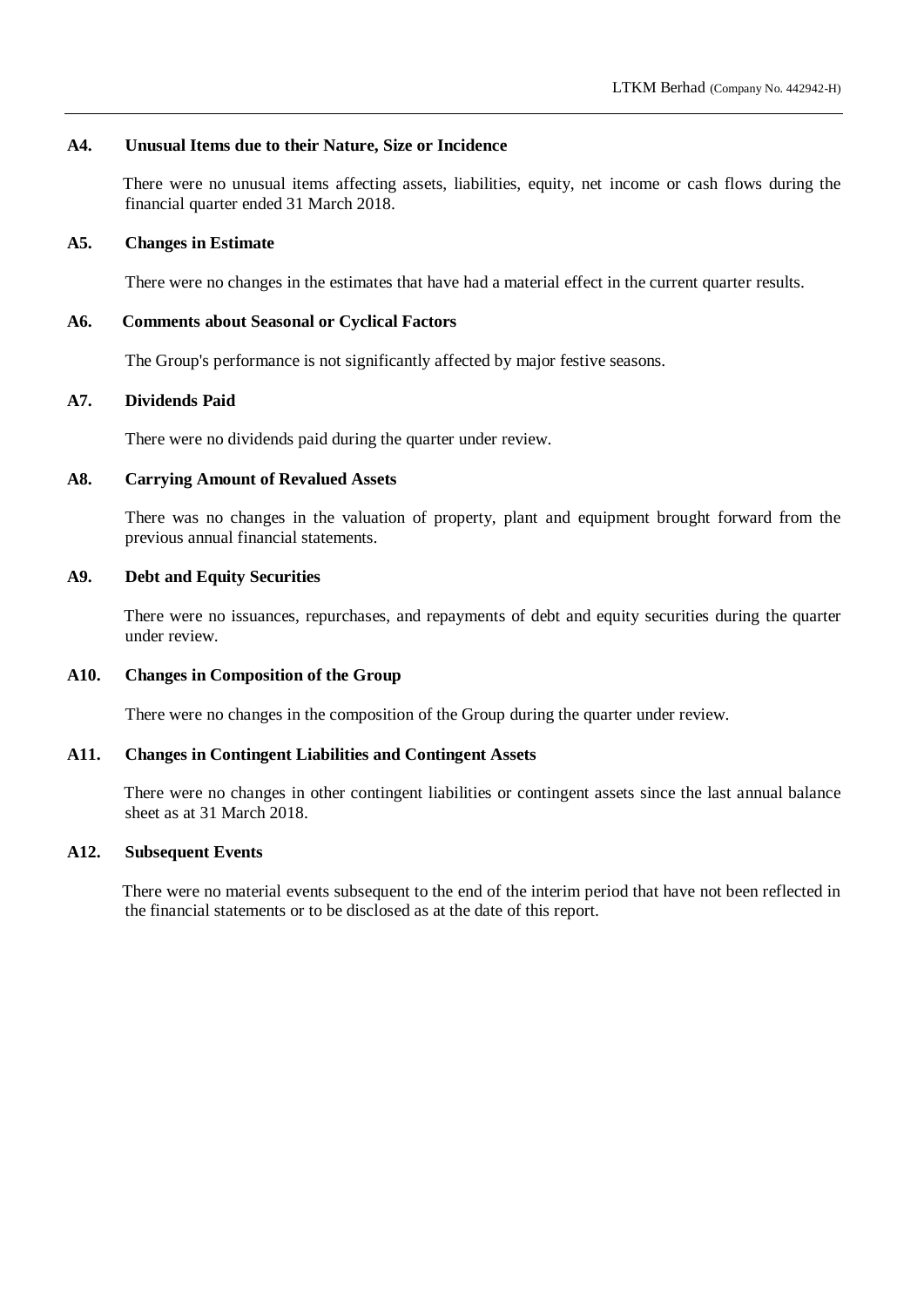# **A13. Profit/(Loss) for the Period**

Profit/(Loss) for the period is arrived at after crediting/ (charging):

|                                            | <b>Current Quarter</b><br>3 months ended |                 | <b>Cumulative Quarter</b> |                 |  |
|--------------------------------------------|------------------------------------------|-----------------|---------------------------|-----------------|--|
|                                            |                                          |                 | 6 months ended            |                 |  |
|                                            | 30-Sep-18<br>30-Sep-17                   |                 | 30-Sep-18                 | 30-Sep-17       |  |
|                                            |                                          | <b>Restated</b> |                           | <b>Restated</b> |  |
|                                            | (RM'000)                                 | (RM'000)        | (RM'000)                  | (RM'000)        |  |
| Interest income                            | 122                                      | 69              | 206                       | 153             |  |
| Other income including investment income   | 331                                      | 336             | 505                       | 506             |  |
| Interest expense                           | (1,329)                                  | (1,245)         | (2,573)                   | (2,574)         |  |
| Depreciation & amortisation                | (1,943)                                  | (1,853)         | (3,890)                   | (3,627)         |  |
| Provision for and write off of receivables |                                          |                 |                           |                 |  |
| Provision for and write off of inventories |                                          |                 |                           |                 |  |
| Gain on disposal of :                      |                                          |                 |                           |                 |  |
| Quoted shares                              |                                          |                 |                           |                 |  |
| Unquoted investments                       |                                          |                 |                           |                 |  |
| Properties                                 |                                          |                 |                           |                 |  |
| Impairment of assets                       |                                          |                 |                           |                 |  |
| Foreign exchange (loss)/gain:-             |                                          |                 |                           |                 |  |
| Realised (loss)/gain                       | 229                                      | 166             | 347                       | 211             |  |
| Unrealised (loss)/gain                     | 27                                       | (25)            | 53                        | (124)           |  |
| Gain/(loss) on derivatives                 |                                          |                 |                           |                 |  |
| Exceptional items                          |                                          |                 |                           |                 |  |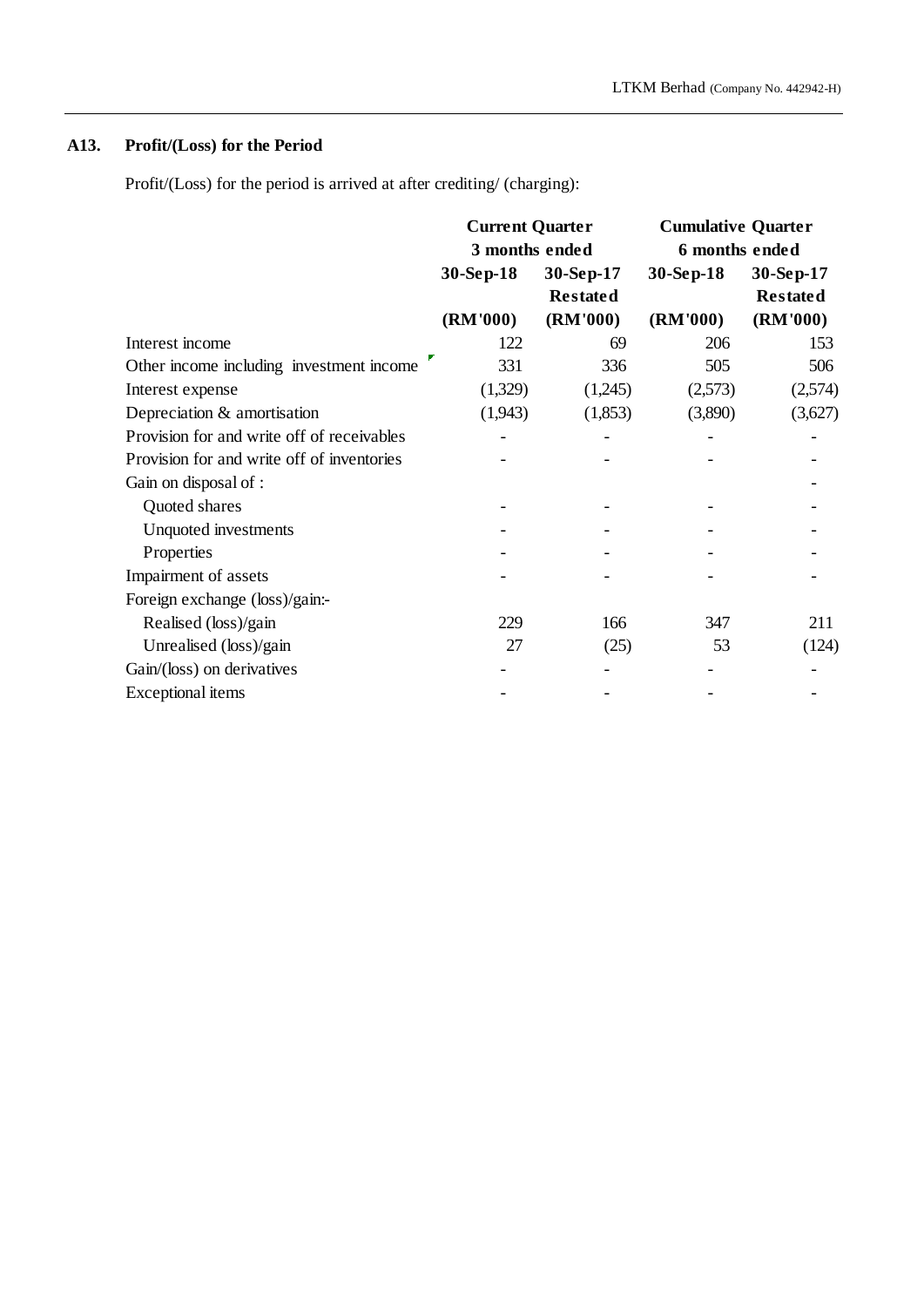## **B. BMSB Listing Requirements (Part A of Appendix 9B)**

#### **B1. Review of Performance**

|                            |               | Preceding                    |               |                | Preceding                     |               |  |
|----------------------------|---------------|------------------------------|---------------|----------------|-------------------------------|---------------|--|
|                            |               | Year                         |               | <b>Current</b> | <b>Year</b>                   |               |  |
|                            |               | <b>Current Corresponding</b> |               |                | <b>Year To- Corresponding</b> |               |  |
|                            | Quarter       | Quarter Change               |               | date           | Period                        | <b>Change</b> |  |
|                            |               | <b>Restated</b>              |               |                | <b>Restated</b>               |               |  |
|                            | <b>RM'000</b> | <b>RM'000</b>                | $\frac{0}{0}$ | <b>RM'000</b>  | <b>RM'000</b>                 | $\frac{0}{0}$ |  |
| <b>Segment revenue</b>     |               |                              |               |                |                               |               |  |
| Poultry & related products | 46,157        | 43,920                       | 5.1%          | 85,009         | 82,943                        | 2%            |  |
| Extraction & sale of sand  | 469           | 803                          | $-42%$        | 951            | 1,502                         | $-37%$        |  |
| Investment holdings        | 90            | 90                           | 0%            | 180            | 180                           | 0%            |  |
| Total                      | 46,716        | 44,813                       | 4%            | 86,140         | 84,625                        | 2%            |  |
| <b>Segment result</b>      |               |                              |               |                |                               |               |  |
| Poultry & related products | 11,379        | 3,088                        | 268%          | 11,188         | 1,950                         | 474%          |  |
| Investment holdings        | (789)         | (838)                        | 6%            | (1,629)        | (1,768)                       | 8%            |  |
| Extraction & sale of sand  | (29)          | 328                          | $-109%$       | (112)          | 536                           | $-121%$       |  |
| Property development       | (188)         | (199)                        | 6%            | (393)          | (411)                         | 4%            |  |
| Profit before tax          | 10,372        | 2,379                        | 336%          | 9,053          | 307                           | 2849%         |  |
| Less: Tax expense          | (2,774)       | (1,174)                      | 136%          | (3, 337)       | (1,291)                       | $-158%$       |  |
| Profit/(Loss) net of tax   | 7,598         | 1,205                        | 531%          | 5,716          | (984)                         | 681%          |  |

The Group registered a revenue of RM46.76 million and a profit net of tax of RM7.60 million for the current quarter as compared to a revenue of RM44.81 million and a profit net of tax of RM1.21 million in the same quarter of previous year. Poultry segment recorded a 5.1% increase in revenue due to improved egg prices as compared to the same quarter of previous year. Poultry segment profit increased by RM8.29 million in tandem with the improved egg prices and gains from biological assets' fair valuations in accordance with MFRS 141.

For the financial year-to-date, the Group recorded a revenue of RM86.18 million and a net profit of RM5.72 million as compared to revenue of RM84.63 million and net loss of RM0.98 million in the corresponding period of previous year. Poultry segment recorded a 2% increase in revenue arising from improved egg prices as compared to preceding year corresponding period. Poultry segment profit increased by RM9.24 million in tandem with the improved egg prices and gains from biological assets' fair valuations in accordance with MFRS 141.

Investment holdings segment recorded loss due mainly to financing cost on investment properties.

Property development segment has not recorded any revenue and earnings as the Group's property development projects have not been launched.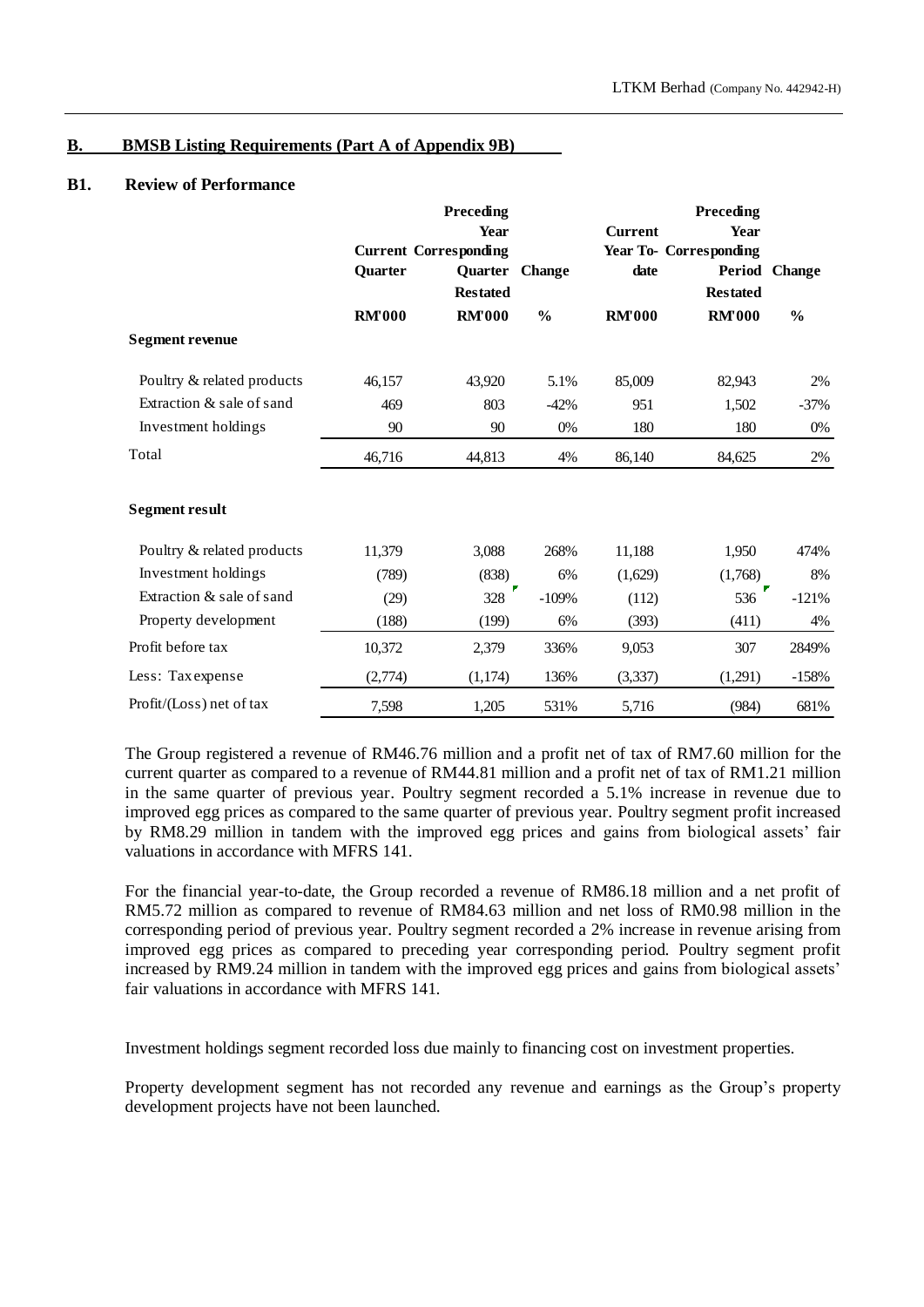|                              |               | <b>Immediate</b>                                |               |
|------------------------------|---------------|-------------------------------------------------|---------------|
|                              |               | <b>Current Quarter Preceding Quarter Change</b> |               |
|                              | <b>RM'000</b> | <b>RM'000</b>                                   | $\frac{6}{9}$ |
| Segment revenue              |               |                                                 |               |
| Poultry & related products   | 46,157        | 38,851                                          | 19%           |
| Extraction $\&$ sale of sand | 469           | 483                                             | $-3\%$        |
| Investment holdings          | 90            | 90                                              | 0%            |
| Total                        | 46,716        | 39,424                                          | 18%           |
| Segment result               |               |                                                 |               |
| Poultry & related products   | 11,379        | (191)                                           | 6057%         |
| Investment holdings          | (789)         | (840)                                           | 6%            |
| Extraction & sale of sand    | (29)          | (83)                                            | $-65%$        |
| Property development         | (188)         | (205)                                           | 8%            |
| Profit/(loss) before tax     | 10,372        | (1,319)                                         | 886%          |

## **B2. Variation of result Against Preceding Quarter**

The Group posted a profit before tax of RM10.37 million for the current quarter versus loss before tax of RM1.32 million in the preceding quarter mainly due to higher earnings from poultry. Revenue from poultry had increased by 19% due to improved egg prices. Poultry segment's earnings increased by RM11.57 million in tandem with improved egg prices and gains from biological assets' fair valuation. The loss from investment is due mainly to financing cost of the investment properties. The property development segment has no contribution yet as development project have not been launched. As a result, the Group's profit before tax improved by RM11.69 million as compared to preceding quarter.

## **B3. Commentary on Prospects**

The Board views the next period cautiously optimistic as the over-supply situation seems to slowly ease.

No material contributions are expected from the other segments in the next period.

### **B4. Profit Forecast or Profit Guarantee**

This is not applicable.

### **B5. Tax Expenses**

|                        | 6 months ended | 6 months ended |
|------------------------|----------------|----------------|
|                        | 30.09.18       | 30.09.17       |
|                        |                | Restated       |
|                        | RM'000         | RM'000         |
| Income tax expense     | 1,742          | 1,287          |
| Real property gain tax | 1,136          | 203            |
| Deferred tax expense   | 459            | (199)          |
| Total                  | 3,337          | 1,291          |
|                        |                |                |

The effective tax rate for the current period is higher than the statutory rate of 24% due to unallowable expenses.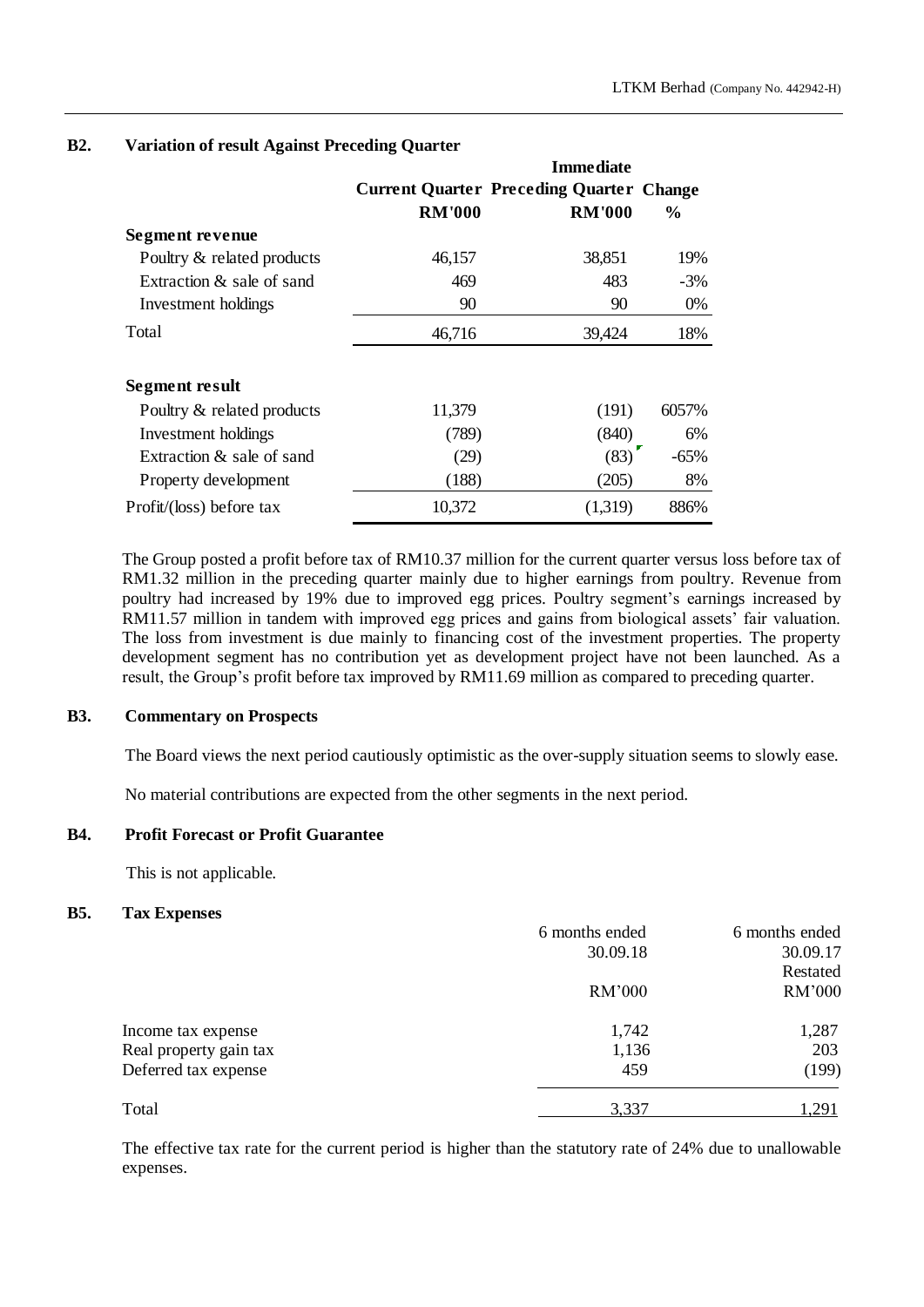## **B6. Corporate Proposals**

(a) Status of Corporate Proposals

There were no corporate proposals announced but not completed as at 31 October 2018.

(b) Status of Utilisation of Proceeds

Not applicable as there was no corporate proposal to raise funds.

## **B7. Borrowings**

a) The analysis of Group borrowings classified under short term and long-term categories are as follows:

|                         |               | As at 30.09.2018 As at 30.09.2017 |
|-------------------------|---------------|-----------------------------------|
|                         | <b>RM'000</b> | <b>RM'000</b>                     |
| Short term              |               |                                   |
| Secured:-               |               |                                   |
| Term loans              | 6,985         | 5,268                             |
| Banker acceptance       | 835           | 862                               |
| Revolving credit        | 9,500         | 10,000                            |
|                         | 17,320        | 16,130                            |
| Unsecured:-             |               |                                   |
| Term loans              | 570           | 1,473                             |
| Banker acceptance       | 4,281         | 1,762                             |
| Revolving credit        |               | 5,000                             |
|                         | 4,851         | 8,235                             |
|                         | 22,171        | 24,365                            |
| Long term               |               |                                   |
| Secured:-               |               |                                   |
| Term loans              | 59,162        | 61,489                            |
| Unsecured:-             |               |                                   |
| Term loans              |               | 570                               |
|                         | 59,162        | 62,059                            |
| <b>Total borrowings</b> | 81,333        | 86,424                            |

b) There were no borrowings in foreign currency as at 30 September 2018.

c) Effective average cost of borrowings based on exposure as at 30 September 2018 was 6.17% (2017: 6.00%).

## **B8. Off Balance Sheet Financial Instrument**

There were no off balance sheet financial instruments as at 30 September 2018.